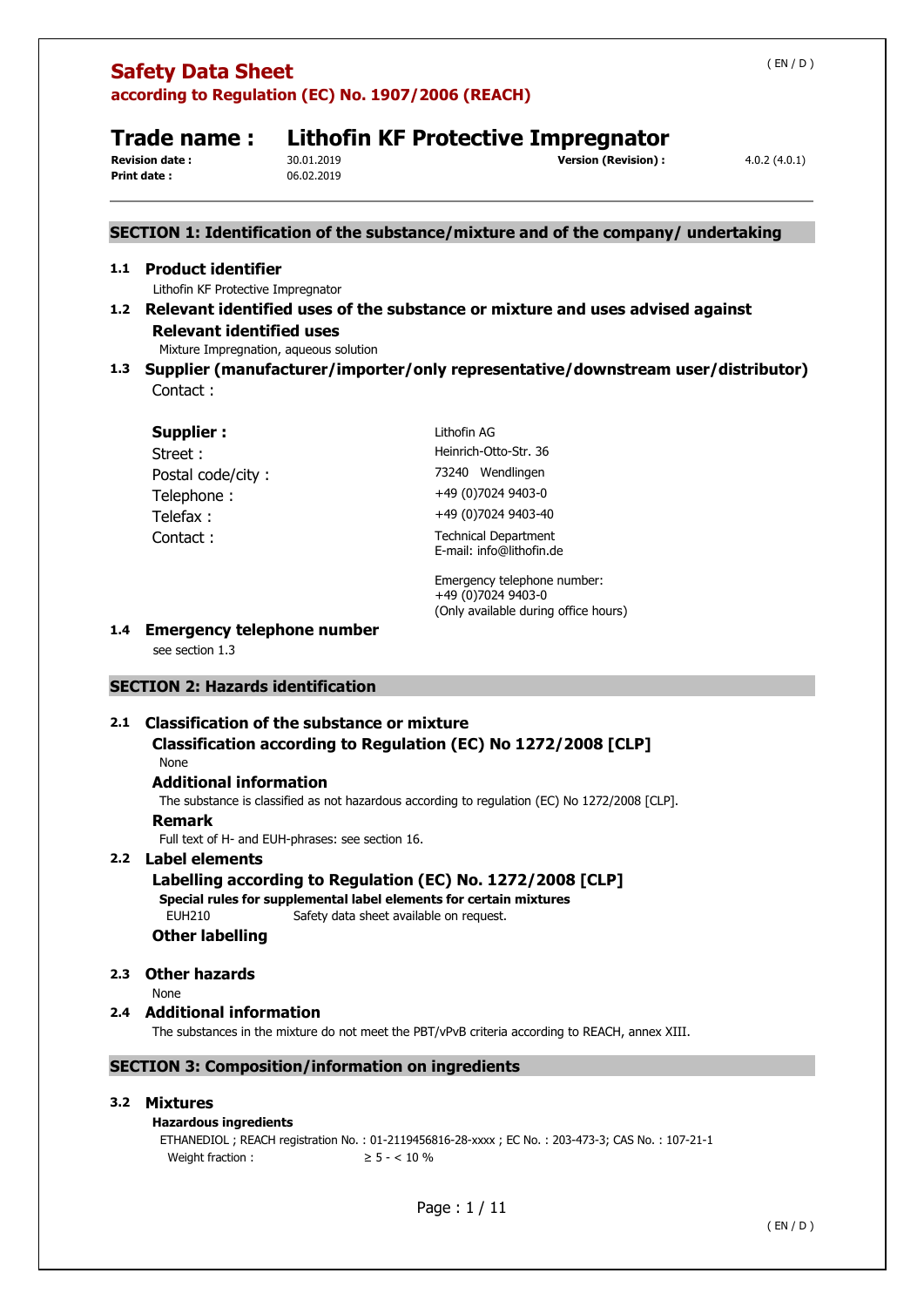## **Trade name : Lithofin KF Protective Impregnator**

**Print date :** 06.02.2019

**Revision date :** 30.01.2019 **Version (Revision) :** 4.0.2 (4.0.1)

Weight fraction :  $\geq 5 - < 10\%$ 

Classification 1272/2008 [CLP] : Flam. Liq. 2 ; H225 Eye Irrit. 2 ; H319 STOT SE 3 ; H336

### **Additional information**

All ingredients of this mixture are (pre)registered according to REACH regulation. Full text of H- and EUH-phrases: see section 16.

Classification 1272/2008 [CLP] : STOT RE 2 ; H373 Acute Tox. 4 ; H302

PROPAN-2-OL ; REACH registration No. : 01-2119457558-25-xxxx ; EC No. : 200-661-7; CAS No. : 67-63-0

### **SECTION 4: First aid measures**

## **4.1 Description of first aid measures**

## **General information**

When in doubt or if symptoms are observed, get medical advice. Never give anything by mouth to an unconscious person or a person with cramps. If unconscious place in recovery position and seek medical advice.

### **Following inhalation**

Remove casualty to fresh air and keep warm and at rest. In case of respiratory tract irritation, consult a physician.

## **In case of skin contact**

After contact with skin, wash immediately with plenty of water and soap. Immediately remove any contaminated clothing, shoes or stockings. Do not wash with: Cleaning agent, acidic Cleaning agent, alkaline Solvents/Thinner

## **After eye contact**

Rinse immediately carefully and thoroughly with eye-bath or water. Protect uninjured eye. In case of eye irritation consult an ophthalmologist.

### **After ingestion**

When in doubt or if symptoms are observed, get medical advice. Rinse mouth thoroughly with water. Do NOT induce vomiting.

### **Self-protection of the first aider**

First aider: Pay attention to self-protection!

## **4.2 Most important symptoms and effects, both acute and delayed**

No information available.

## **4.3 Indication of any immediate medical attention and special treatment needed**  None

## **SECTION 5: Firefighting measures**

## **5.1 Extinguishing media**

**Suitable extinguishing media** 

Water spray ABC-powder Foam

## **Unsuitable extinguishing media**

Full water jet Strong water jet

## **5.2 Special hazards arising from the substance or mixture Hazardous combustion products**  Carbon monoxide Carbon dioxide (CO2) Hydrogen fluoride Fluoropolymers

### **5.3 Advice for firefighters**

Use suitable breathing apparatus.

### **Special protective equipment for firefighters**

Wear a self-contained breathing apparatus and chemical protective clothing.

## **5.4 Additional information**

Use water spray jet to protect personnel and to cool endangered containers. Do not allow run-off from fire-fighting to enter drains or water courses. Do not inhale explosion and combustion gases. The product itself does not burn. Coordinate fire-fighting measures to the fire surroundings.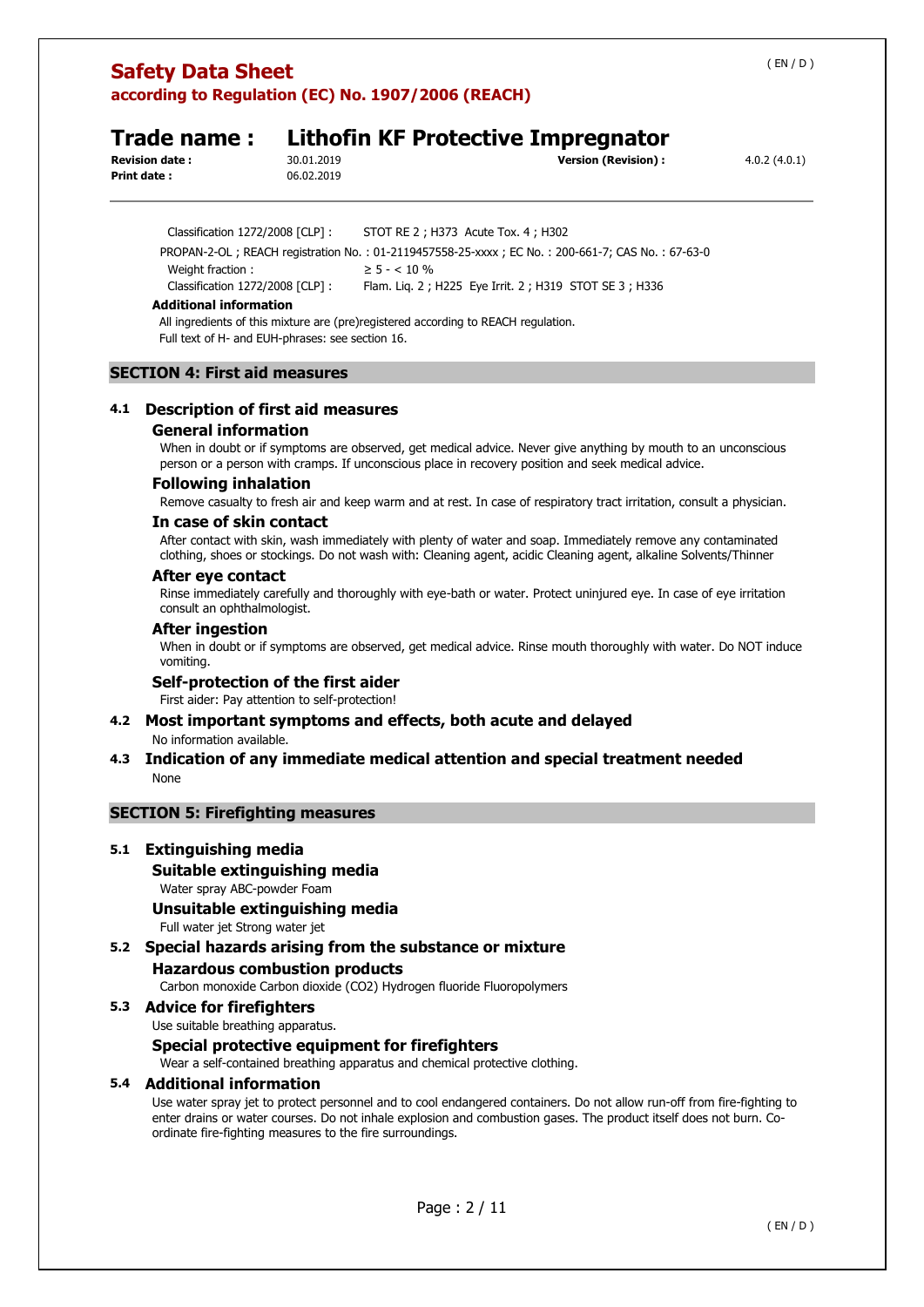**Print date :** 06.02.2019

**Revision date :** 30.01.2019 **Version (Revision) :** 4.0.2 (4.0.1)

**Trade name : Lithofin KF Protective Impregnator**

## **SECTION 6: Accidental release measures**

## **6.1 Personal precautions, protective equipment and emergency procedures**

Wear personal protection equipment (refer to section 8). Provide adequate ventilation. Remove persons to safety.

## **6.2 Environmental precautions**

Do not allow to enter into soil/subsoil. Do not allow to enter into surface water or drains.

## **6.3 Methods and material for containment and cleaning up**

## **For cleaning up**

Suitable material for taking up: Universal binder Clean contaminated articles and floor according to the environmental legislation.

## **Other information**

Clear spills immediately.

## **6.4 Reference to other sections**

Safe handling: see section 7 Personal protection equipment: see section 8 Disposal: see section 13

## **SECTION 7: Handling and storage**

## **7.1 Precautions for safe handling**

When using do not eat, drink, smoke, sniff.

## **Protective measures**

not useable after freezing. Inhalation of vapours or spray/mists Skin contact Eye contact Wear personal protection equipment (refer to section 8). Always close containers tightly after the removal of product. Do not breathe gas/fumes/vapour/spray. Use only in well-ventilated areas. If local exhaust ventilation is not possible or not sufficient, the entire working area must be ventilated by technical means. Technical measures and the application of suitable work processes have priority over personal protection equipment.

### **Measures to prevent fire**

The product is not: Flammable Usual measures for fire prevention.

### **Fire class :** -

**Shake well before use nein** 

## **Advices on general occupational hygiene**

P362+P364 - Take off contaminated clothing and wash it before reuse.

## **7.2 Conditions for safe storage, including any incompatibilities**

### **Requirements for storage rooms and vessels**

Keep container tightly closed. Keep/Store only in original container. The floor should be leak tight, jointless and not absorbent. Ensure adequate ventilation of the storage area.

### **Hints on joint storage**

**Storage class (TRGS 510) :** 10

**Protect from frost** ja

**Recommended storage temperature** 5 - 25 °C

## **Further information on storage conditions**

Keep locked up and out of reach of children. Keep container tightly closed in a cool, well-ventilated place. **Protect against :** Frost

## **7.3 Specific end use(s)**

### **Recommendation**

Observe technical data sheet. Observe instructions for use.

### **SECTION 8: Exposure controls/personal protection**

## **8.1 Control parameters**

**Occupational exposure limit values**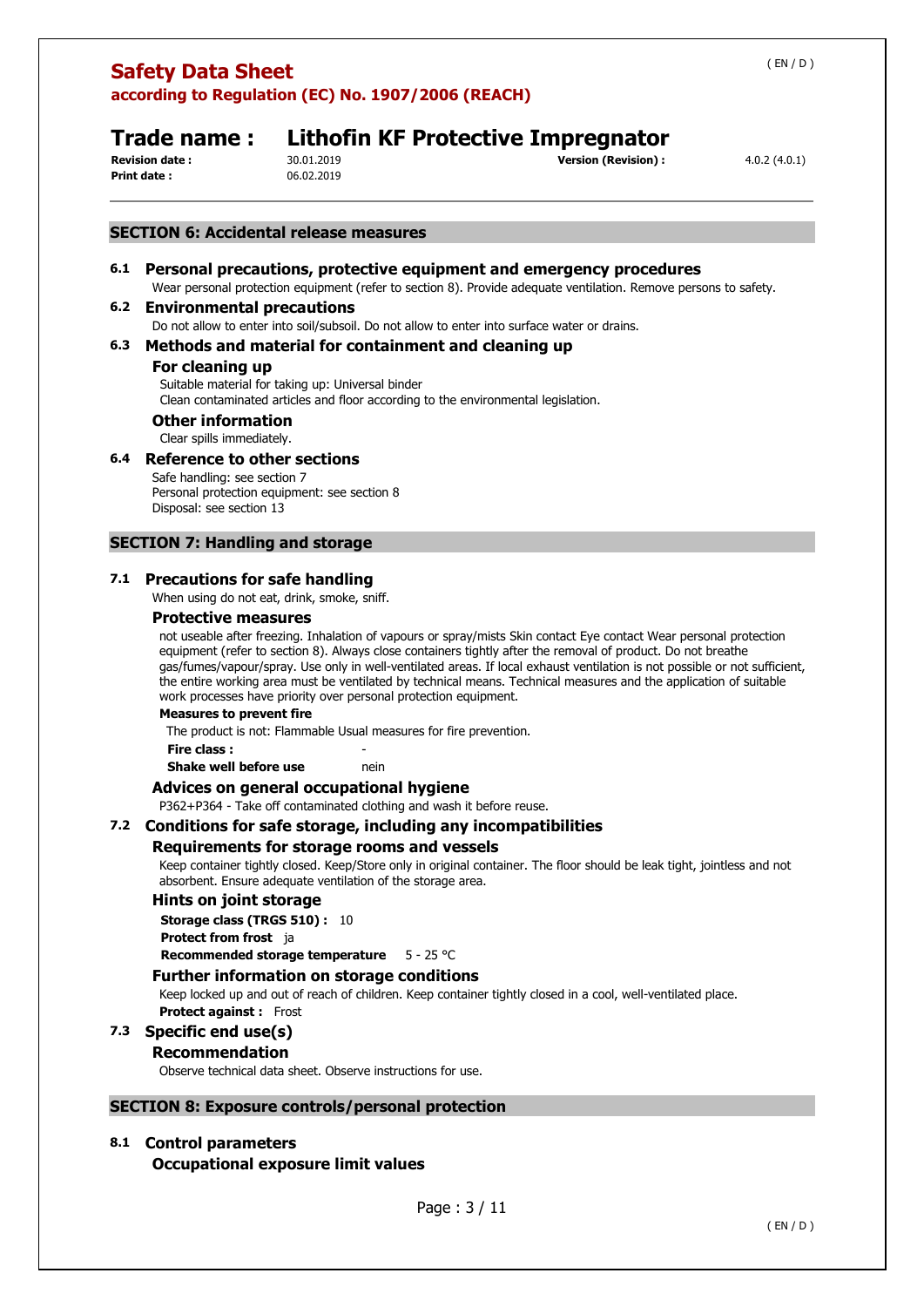**Trade name : Lithofin KF Protective Impregnator Revision date :** 30.01.2019 **Version (Revision) :** 4.0.2 (4.0.1) **Print date :** 06.02.2019 ETHANEDIOL ; CAS No. : 107-21-1 Limit value type (country of origin) : TRGS 900 ( D ) Limit value :  $10$  ppm  $/ 26$  mg/m<sup>3</sup> Peak limitation : 2(I) Remark : H, Y Version : 01.03.2018 Limit value type (country of origin) : STEL ( EC ) Limit value :  $40$  ppm  $/ 104$  mg/m<sup>3</sup> Remark : H Version : 31.01.2018 Limit value type (country of origin) : TWA ( EC ) Limit value :  $20$  ppm  $/$  52 mg/m<sup>3</sup> Remark **:** H Version : 31.01.2018 PROPAN-2-OL ; CAS No. : 67-63-0 Limit value type (country of origin) : TRGS 900 ( D ) Limit value : 200 ppm / 500 mg/m<sup>3</sup> Peak limitation : 2(II) Remark : Y Version : 01.03.2018 Limit value type (country of origin) : TRGS 903 ( D ) Parameter : Acetone / Whole blood (B) / End of exposure or end of shift Limit value : 25 mg/l Version : 01.03.2018 Limit value type (country of origin) : TRGS 903 ( D ) Parameter : Acetone / Urine (U) / End of exposure or end of shift Limit value : 25 mg/l Version : 01.03.2018

## **8.2 Exposure controls**

## **Appropriate engineering controls**

Ensure adequate ventilation of the storage area.

Technical measures and the application of suitable work processes have priority over personal protection equipment.

## **Personal protection equipment**

### **Eye/face protection**

Usually no personal eye/face protection necessary. Eye/face protection necessary at: Splashes, Contact with eyes, Spray application.

### **Suitable eye protection**

Eye glasses with side protection goggles

**Required properties** 

DIN EN 166

## **Skin protection**

Usually no personal skin protection necessary. Skin protection necessary at: Splashes, Contact with skin, Spray application.

## **Hand protection**

**Suitable gloves type** : Gloves with long cuffs

**Suitable material** : NBR (Nitrile rubber), 0,4mm, >8h; Butyl caoutchouc, 0,5mm, >8h; FKM (fluoro rubber), 0,7mm, >8h;

**Recommended glove articles** : Manufacturer KCL GmbH/Eichenzell-Germany; Ansell/Yarra City-Australia Or comparable articles from other companies.

**Additional hand protection measures** : Check leak tightness/impermeability prior to use.

**Remark** : Breakthrough times and swelling properties of the material must be taken into consideration. The quality of the protective gloves resistant to chemicals must be chosen as a function of the specific working place concentration and quantity of hazardous substances. For special purposes, it is recommended to check the resistance to chemicals of the protective gloves mentioned above together with the supplier of these gloves. Barrier creams are not substitutes for body protection.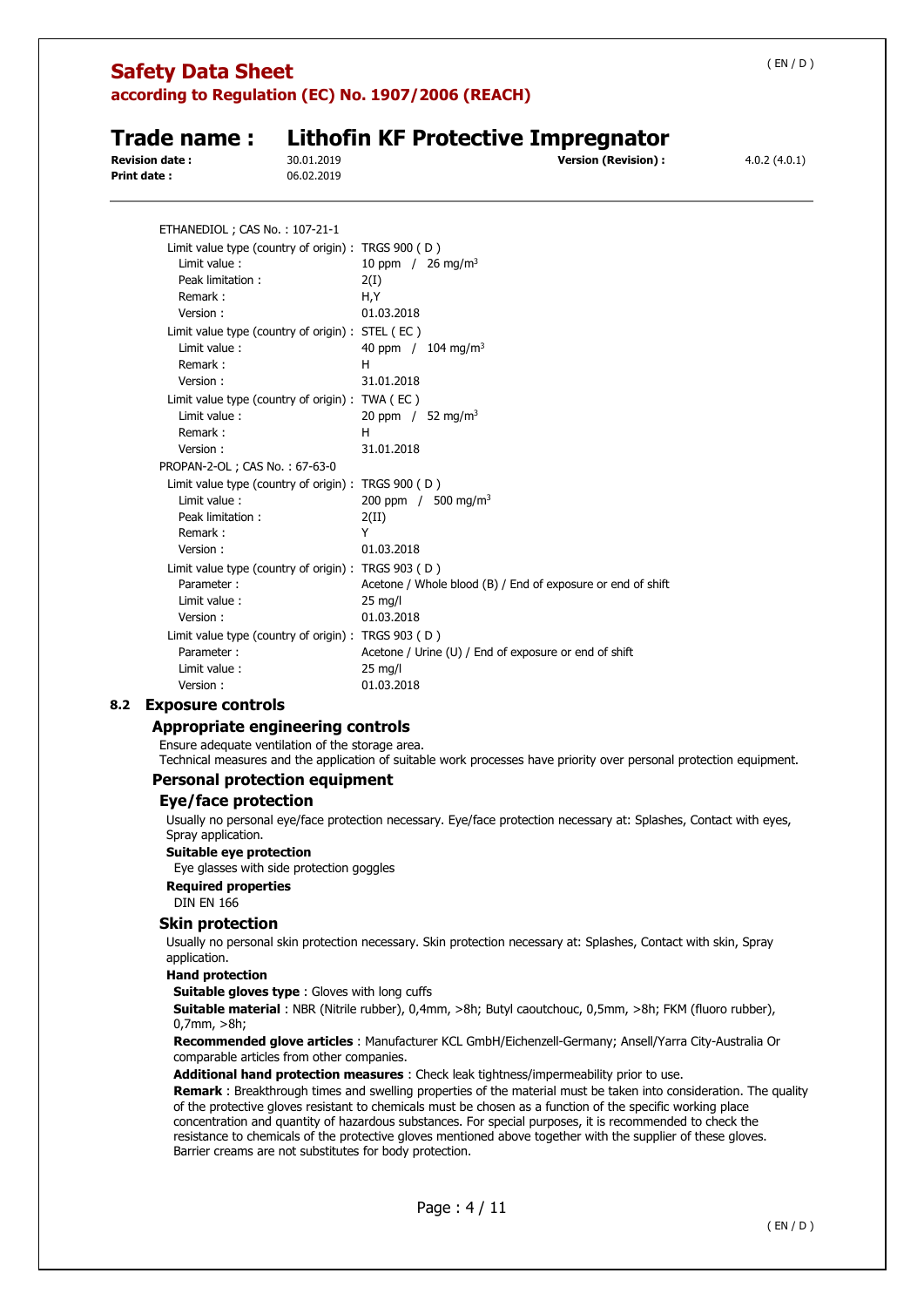## **Safety Data Sheet**

**according to Regulation (EC) No. 1907/2006 (REACH)** 

**Print date :** 06.02.2019

# **Trade name : Lithofin KF Protective Impregnator**<br>**Revision date :** 30.01.2019<br> **Servision** (Revision) :

**Revision (Revision) :**  $4.0.2 (4.0.1)$ 

## **Body protection**

Protective clothing.

**Suitable protective clothing** : Chemical protection clothing Chemical resistant safety shoes **Required properties** : acid-resistant. alkali-resistant. Protective clothing. : DIN EN ISO 20345 DIN EN 13034 DIN EN 14605 footwear : DIN EN 14404

**Remark** : Barrier creams are not substitutes for body protection.

### **Respiratory protection**

Usually no personal respirative protection necessary. Respiratory protection necessary at: insufficient ventilation aerosol or mist formation. high concentrations spray application

## **Suitable respiratory protection apparatus**

Combination filtering device (EN 14387) Half-face mask (DIN EN 140) ABEK-P1

### **Remark**

Use only respiratory protection equipment with CE-symbol including four digit test number. Observe the wear time limits according GefStoffV in combination with the rules for using respiratory protection apparatus (BGR 190).

### **General health and safety measures**

Minimum standard for preventive measures while handling with working materials are specified in the TRGS 500. When using do not eat, drink, smoke, sniff. Keep away from food, drink and animal feeding stuffs. Avoid contact with skin, eyes and clothes. Remove contaminated, saturated clothing immediately. Wash contaminated clothing prior to reuse. Wash hands before breaks and after work. Apply skin care products after work. Do not breathe gas/fumes/vapour/spray.

## **SECTION 9: Physical and chemical properties**

## **9.1 Information on basic physical and chemical properties**

| Appearance:                                              | Liguid       |            |         |                                  |                   |                                             |
|----------------------------------------------------------|--------------|------------|---------|----------------------------------|-------------------|---------------------------------------------|
| Colour:                                                  | light yellow |            |         |                                  |                   |                                             |
| Odour:                                                   | unspecific   |            |         |                                  |                   |                                             |
| Safety relevant basis data                               |              |            |         |                                  |                   |                                             |
| Melting point/melting range:                             |              | (1013 hPa) | approx. | $-10$                            | °€                |                                             |
| Initial boiling point and boiling<br>range:              |              | (1013 hPa) | approx. | 88                               | °€                |                                             |
| Decomposition temperature :                              |              | (1013 hPa) |         | not determined                   |                   |                                             |
| Flash point:                                             |              |            | approx. | 38                               | °C                | closed cup<br>(EN ISO 3679)                 |
| <b>Ignition temperature:</b>                             |              |            |         | not determined                   |                   |                                             |
| <b>Sustaining combustion</b>                             |              |            |         | No                               |                   | UN Test L2:Sustained<br>combustibility test |
| Lower explosion limit :<br><b>Upper explosion limit:</b> |              |            |         | not determined<br>not determined |                   |                                             |
| Vapour pressure :                                        |              | (50 °C)    | $\,<\,$ | 3000                             | hPa               |                                             |
| Density:                                                 |              | (20 °C)    |         | $\mathbf{1}$                     | q/cm <sup>3</sup> | Pyknometer (DIN EN<br>ISO 2811-1)           |
| <b>Solvent separation test:</b>                          |              | (20 °C)    | $\prec$ | 3                                | $\frac{0}{0}$     | Test L1: Solvent<br>separation test (UN)    |
| <b>Water solubility</b>                                  |              | (20 °C)    |         | miscible                         |                   |                                             |
| pH:                                                      |              |            | approx. | 5                                |                   | <b>DIN 19268</b>                            |
| $log PO/W$ :                                             |              |            |         | not determined                   |                   | (Mixture)<br>ISO cup 4 mm                   |
| Flow time:                                               |              | (23 °C)    | approx. | 13                               | s                 | (DIN EN ISO 2431)                           |
| <b>Odour threshold:</b><br><b>Vapourisation rate:</b>    |              |            |         | not determined<br>not determined |                   |                                             |
| <b>VOC content-EC</b>                                    |              |            | approx. | 19,4                             | Wt %              | $\ast$                                      |
| <b>VOC-France</b>                                        |              |            |         | $A+$                             |                   | Décret no 2011-321 du<br>23 mars 2011       |

(\* VOC-EC = "Volatile organic compound (VOC)" means any organic compound having an initial boiling point less than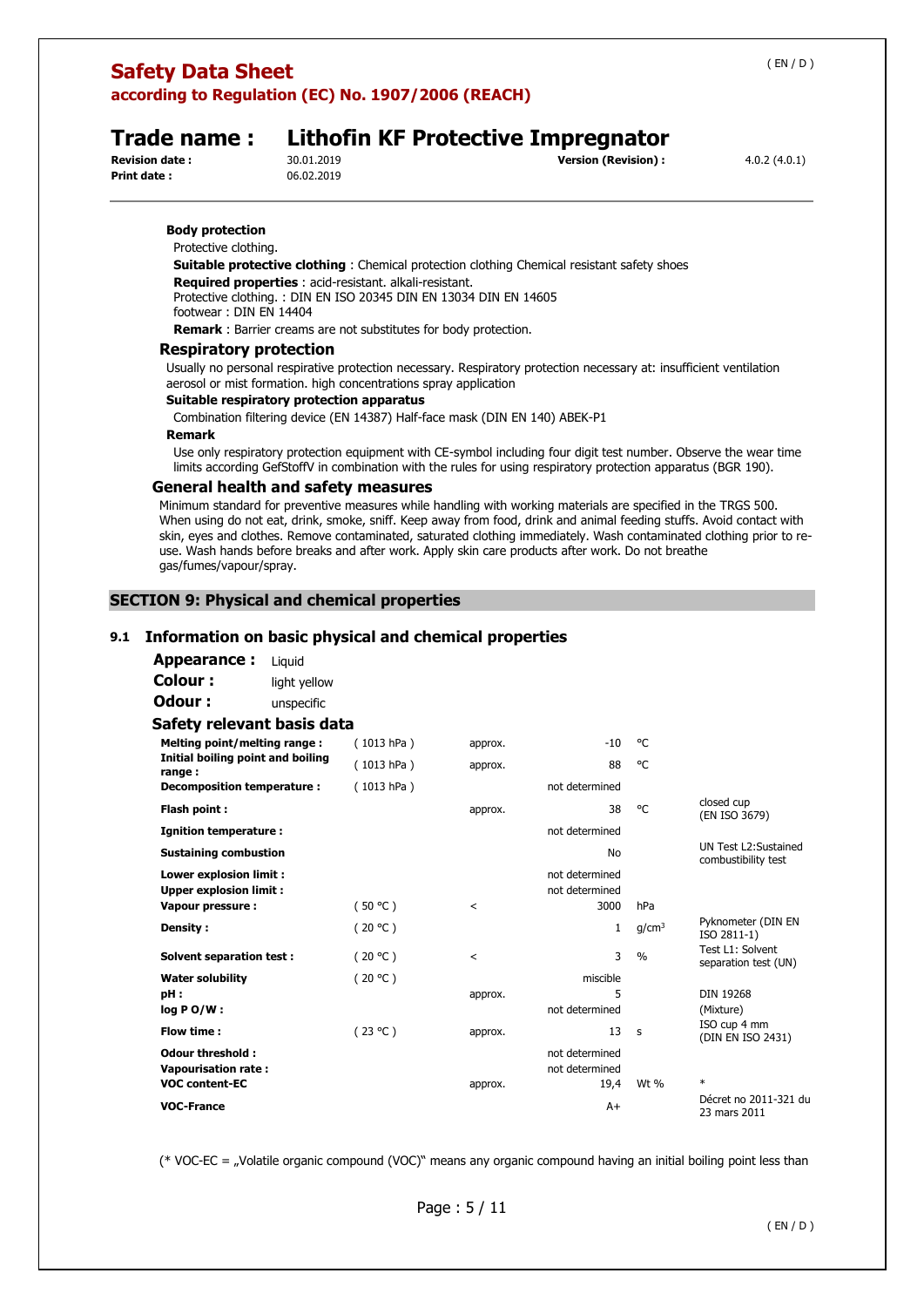# **Trade name : Lithofin KF Protective Impregnator**<br>**Revision date :** 30.01.2019<br> **Servision** (Revision) :

**Print date :** 06.02.2019

**Revision (Revision) : 4.0.2 (4.0.1) Version (Revision) :** 4.0.2 (4.0.1)

or equal to 250°C measured at a standard pressure of 101,3 kPa; VOC-value in g/L)

## **9.2 Other information**

None

## **SECTION 10: Stability and reactivity**

### **10.1 Reactivity**

No specific test data related to reactivity available for this product or its ingredients.

**10.2 Chemical stability**  The product is chemically stable under recommended conditions of storage, use and temperature. **10.3 Possibility of hazardous reactions**  No hazardous reaction when handled and stored according to provisions. **10.4 Conditions to avoid** 

Stable under recommended storage and handling conditions.

**10.5 Incompatible materials** 

No data available

**10.6 Hazardous decomposition products** 

Does not decompose when used for intended uses.

## **SECTION 11: Toxicological information**

## **11.1 Information on toxicological effects**

## **Acute effects**

There are no data available on the preparation/mixture itself. Data apply to the main component.

| <b>Acute oral toxicity</b>       |                                         |
|----------------------------------|-----------------------------------------|
| Parameter:                       | LD50 ( PROPAN-2-OL ; CAS No.: 67-63-0 ) |
| Exposure route:                  | Oral                                    |
| Species :                        | Rat                                     |
| Effective dose:                  | 5840 mg/kg                              |
| Method:                          | <b>OECD 401</b>                         |
| <b>Acute dermal toxicity</b>     |                                         |
| Parameter:                       | LD50 (ETHANEDIOL; CAS No.: 107-21-1)    |
| Exposure route:                  | Dermal                                  |
| Species :                        | Mouse                                   |
| Effective dose:                  | $>$ 3500 mg/kg                          |
| Parameter:                       | LD50 ( PROPAN-2-OL ; CAS No.: 67-63-0 ) |
| Exposure route:                  | Dermal                                  |
| Species :                        | Rabbit                                  |
| Effective dose:                  | 13900 mg/kg                             |
| Method:                          | <b>OECD 402</b>                         |
| <b>Acute inhalation toxicity</b> |                                         |
| Parameter:                       | LC50 (ETHANEDIOL; CAS No.: 107-21-1)    |
| Exposure route:                  | <b>Inhalation</b>                       |
| Species :                        | Rat                                     |
| Effective dose:                  | $> 2.5$ mg/l                            |
| Exposure time:                   | 6 h                                     |
| Parameter:                       | LC50 ( PROPAN-2-OL ; CAS No.: 67-63-0 ) |
| Exposure route:                  | <b>Inhalation</b>                       |
| Species:                         | Rat                                     |
| Effective dose:                  | $>$ 25 mg/l                             |
| Exposure time:                   | 6 h                                     |
| Method:                          | OECD 403                                |

### **Specific symptoms in animal studies**

There are no data available on the preparation/mixture itself.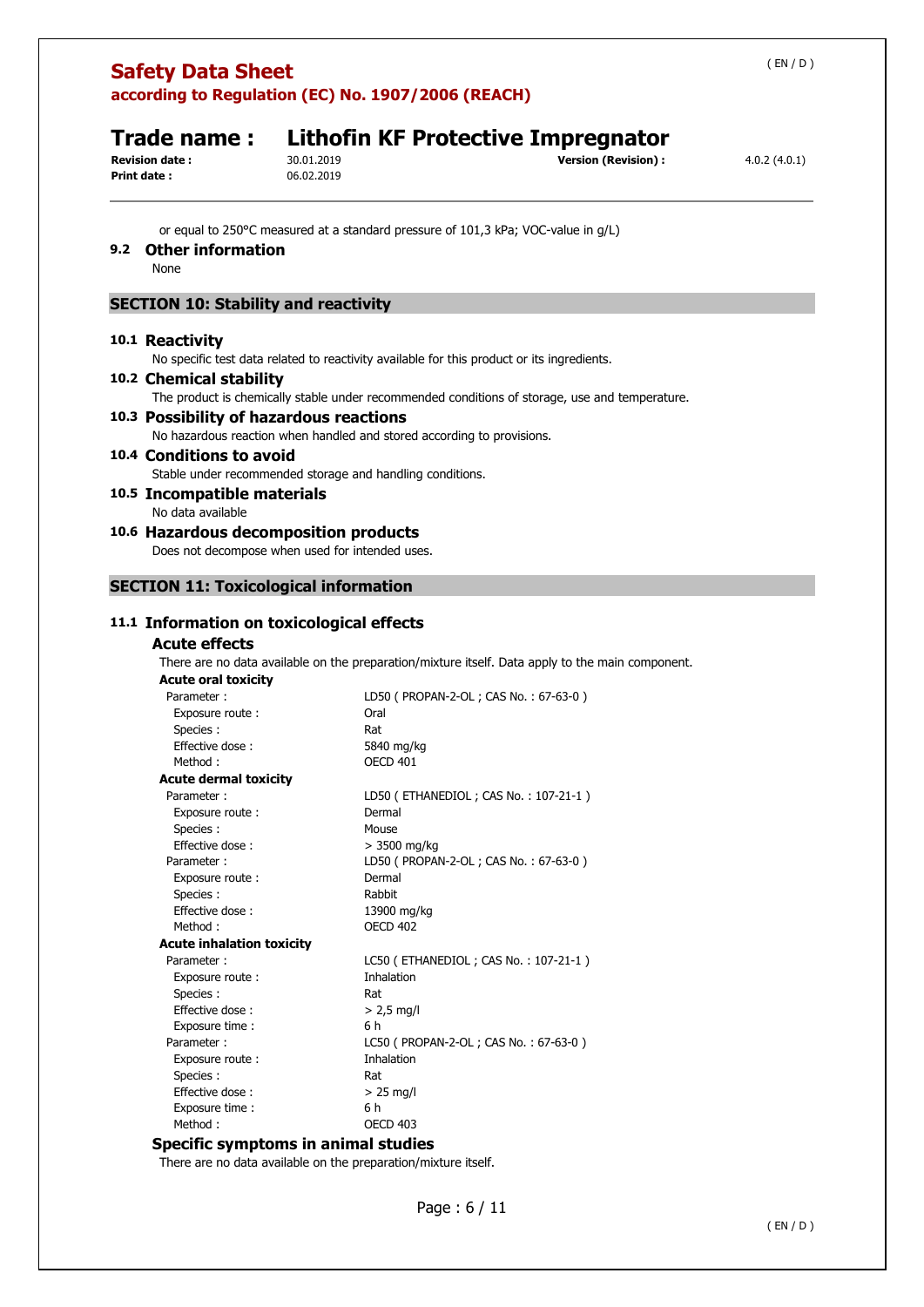| Trade name:<br><b>Revision date:</b><br><b>Print date:</b> | 30.01.2019<br>06.02.2019                                                                                                | <b>Lithofin KF Protective Impregnator</b><br><b>Version (Revision):</b>                                                | 4.0.2(4.0.1) |
|------------------------------------------------------------|-------------------------------------------------------------------------------------------------------------------------|------------------------------------------------------------------------------------------------------------------------|--------------|
| <b>Irritant and corrosive effects</b>                      |                                                                                                                         |                                                                                                                        |              |
| Assessment/classification                                  |                                                                                                                         |                                                                                                                        |              |
|                                                            | slightly irritant but not relevant for classification.                                                                  |                                                                                                                        |              |
| <b>Sensitisation</b>                                       |                                                                                                                         |                                                                                                                        |              |
|                                                            | There are no data available on the preparation/mixture itself.                                                          |                                                                                                                        |              |
|                                                            | Repeated dose toxicity (subacute, subchronic, chronic)                                                                  |                                                                                                                        |              |
|                                                            | There are no data available on the preparation/mixture itself.                                                          |                                                                                                                        |              |
|                                                            |                                                                                                                         | <b>CMR effects (carcinogenicity, mutagenicity and toxicity for reproduction)</b>                                       |              |
| Carcinogenicity                                            |                                                                                                                         |                                                                                                                        |              |
|                                                            | There are no data available on the preparation/mixture itself.                                                          |                                                                                                                        |              |
| <b>Other information</b>                                   |                                                                                                                         |                                                                                                                        |              |
|                                                            | No indication of human carcinogenicity.                                                                                 |                                                                                                                        |              |
| <b>Germ cell mutagenicity</b>                              |                                                                                                                         |                                                                                                                        |              |
|                                                            | There are no data available on the preparation/mixture itself.<br>No indications of human germ cell mutagenicity exist. |                                                                                                                        |              |
| <b>Reproductive toxicity</b>                               |                                                                                                                         |                                                                                                                        |              |
|                                                            | There are no data available on the preparation/mixture itself.                                                          |                                                                                                                        |              |
| <b>Other information</b>                                   |                                                                                                                         |                                                                                                                        |              |
|                                                            | No indications of human reproductive toxicity exist.                                                                    |                                                                                                                        |              |
|                                                            | <b>Overall Assessment on CMR properties</b>                                                                             |                                                                                                                        |              |
|                                                            |                                                                                                                         | The ingredients in this mixture do not meet the criteria for classification as CMR category 1A or 1B according to CLP. |              |
| <b>STOT-single exposure</b>                                |                                                                                                                         |                                                                                                                        |              |
| See SECTION 2.1 (classification).                          |                                                                                                                         |                                                                                                                        |              |
| <b>STOT-repeated exposure</b>                              |                                                                                                                         |                                                                                                                        |              |
| See SECTION 2.1 (classification).                          |                                                                                                                         |                                                                                                                        |              |
| <b>Aspiration hazard</b>                                   |                                                                                                                         |                                                                                                                        |              |

See SECTION 2.1 (classification).

## **SECTION 12: Ecological information**

## **12.1 Toxicity**

Data apply to the main component. There are no data available on the preparation/mixture itself.

| <b>Aquatic toxicity</b>              |                                          |
|--------------------------------------|------------------------------------------|
| Chronic (long-term) fish toxicity    |                                          |
| Parameter:                           | NOEC (ETHANEDIOL; CAS No.: 107-21-1)     |
| Species :                            | Fish                                     |
| Effective dose:                      | 15380 mg/l                               |
| Exposure time :                      | 7 d                                      |
| Chronic (long-term) daphnia toxicity |                                          |
| Parameter:                           | NOEC (ETHANEDIOL; CAS No.: 107-21-1)     |
| Species:                             | Daphnia                                  |
| Effective dose:                      | 8590 mg/l                                |
| Exposure time:                       | 7 d                                      |
| Acute (short-term) algae toxicity    |                                          |
| Parameter:                           | EC50 (ETHANEDIOL; CAS No.: 107-21-1)     |
| Species:                             | Daphnia                                  |
| Effective dose:                      | $>100 \; \text{mq/l}$                    |
| Exposure time :                      | 48 h                                     |
| Method:                              | <b>OECD 202</b>                          |
| Parameter:                           | EC50 ( PROPAN-2-OL ; CAS No. : 67-63-0 ) |
| Species :                            | Daphnia                                  |
| Effective dose:                      | 9714 mg/l                                |
| Exposure time:                       | 24 h                                     |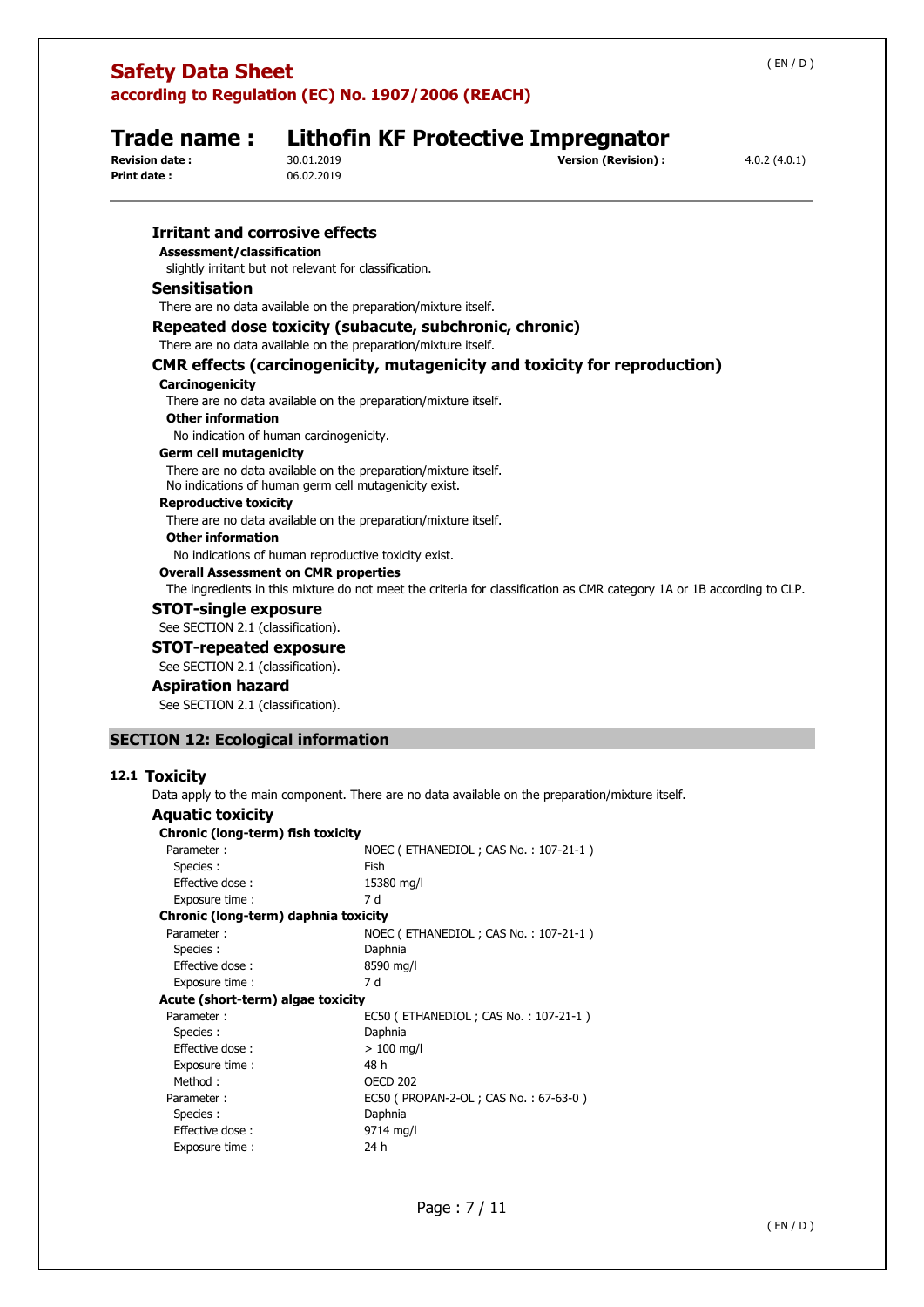## **Trade name : Lithofin KF Protective Impregnator**<br>**Revision date :** 30.01.2019<br> **Servision** (Revision) : **Revision (Revision) :**  $4.0.2 (4.0.1)$ **Print date :** 06.02.2019 **Effects in sewage plants**  Observe local regulations concerning effluent treatment. **12.2 Persistence and degradability**  There are no data available on the preparation/mixture itself. **Biodegradation**  There are no data available on the preparation/mixture itself. **12.3 Bioaccumulative potential**  There are no data available on the preparation/mixture itself. **12.4 Mobility in soil**  There are no data available on the preparation/mixture itself. **12.5 Results of PBT and vPvB assessment**  The substances in the mixture do not meet the PBT/vPvB criteria according to REACH, annex XIII. **12.6 Other adverse effects**  There are no data available on the preparation/mixture itself. **12.7 Additional ecotoxicological information Additional information**  The product has not been tested. **SECTION 13: Disposal considerations 13.1 Waste treatment methods**  Dispose according to legislation. Waste disposal according to directive 2008/98/EC, covering waste and dangerous waste. **Product/Packaging disposal Waste codes/waste designations according to EWC/AVV Waste code product**  Waste code (EWC/AVV) : 07 01 99 **Waste treatment options**  29/35 - Do not empty into drains; dispose of this material and its container in a safe way. **Appropriate disposal / Package**  Contaminated packages must be completely emptied and can be re-used following proper cleaning. Packing which cannot be properly cleaned must be disposed of. **13.2 Additional information**  These codes are assigned based upon the most common uses for this material and may not reflect contaminants resulting from actual use. **SECTION 14: Transport information 14.1 UN number**  No dangerous good in sense of these transport regulations. **14.2 UN proper shipping name**  No dangerous good in sense of these transport regulations. **14.3 Transport hazard class(es)**

No dangerous good in sense of these transport regulations.

## **14.4 Packing group**

No dangerous good in sense of these transport regulations.

## **14.5 Environmental hazards**

No dangerous good in sense of these transport regulations.

## **14.6 Special precautions for user**

None

## **14.7 Transport in bulk according to Annex II of Marpol and the IBC Code**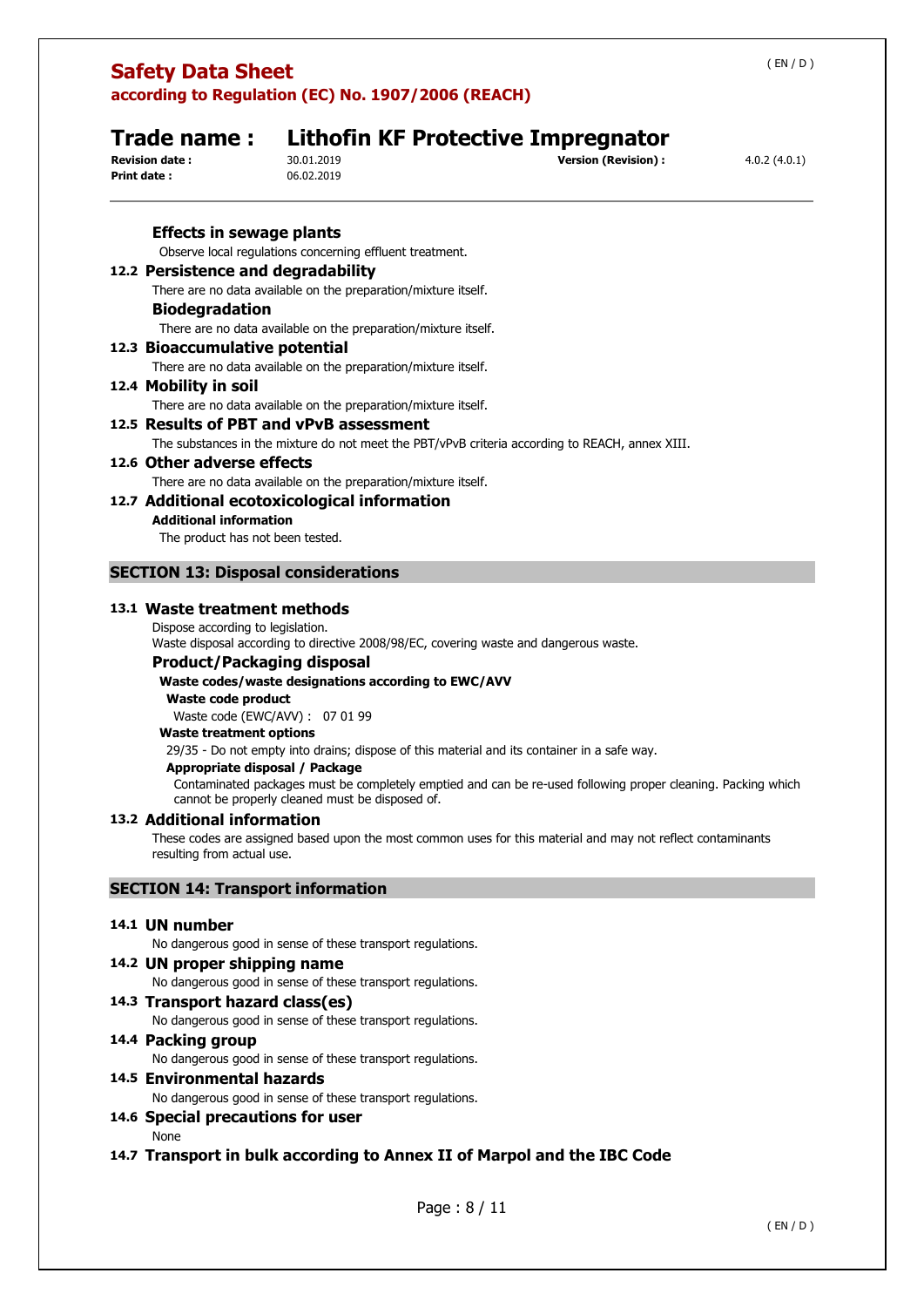**Print date :** 06.02.2019

## **Trade name : Lithofin KF Protective Impregnator**

**Revision date :** 30.01.2019 **Version (Revision) :** 4.0.2 (4.0.1)

not required.

## **SECTION 15: Regulatory information**

## **15.1 Safety, health and environmental regulations/legislation specific for the substance or mixture**

### **EU legislation**

REGULATION (EC) No 1907/2006 concerning the Registration, Evaluation, Authorisation and Restriction of Chemicals (REACH)

REGULATION (EC) No 1272/2008 on classification, labelling and packaging of substances and mixtures (clp) Directive 2008/98/EC of the European Parliament and of the Council on waste (2000/532/EC) EN 2:1992 (DIN EN 2:2005-01)

### **Authorisations and/or restrictions on use**

### **Restrictions on use**

Use restriction according to REACH annex XVII, no. : None, if handled according to order.

### **Restrictions of occupation**

Observe restrictions to employment for juvenils according to the 'juvenile work protection guideline' (94/33/EC). Observe employment restrictions under the Maternity Protection Directive (92/85/EEC) for expectant or nursing mothers.

### **Other regulations (EU)**

Directive 98/24/EC of 7 April 1998 on the protection of the health and safety of workers from the risks related to chemical agents at work. (Directive 2000/39/EC, Directive 2006/15/EC, Directive 2009/161/EC) REGULATION (EU) No 649/2012 OF THE EUROPEAN PARLIAMENT AND OF THE COUNCIL concerning the export and

import of hazardous chemicals [PIC-Regulation] REGULATION (EU) No 98/2013 on the marketing and use of explosives precursors: Not applicable.

**Regulation (EC) No. 1005/2009 on substances that lead to the depletion of the ozone layer** 

Not applicable.

Contains the following substances that deplete the ozone layer: -

### **Regulation (EC) No 850/2004 [POP-Regulation]**

Not applicable.

Name of the persistent organic pollutant (POP): -

### **National regulations**

Observe in addition any national regulations!

Germany:

TRGS 400 (Risk assessment for activities involving hazardous substances)

TRGS 500 (Protective measures)

TRGS 510 (Storage of hazardous substances in non-stationary containers)

TRGS 555 (Working instruction and information for workers)

### **Water hazard class (WGK)**

Class : 1 (Slightly hazardous to water) Classification according to AwSV

## **Other regulations, restrictions and prohibition regulations**

## **Switzerland**

## **VOCV-Regulation**

Maximum VOC content (Switzerland) : 9,5 Wt % according to VOCV

## **15.2 Chemical safety assessment**

For this substance/mixture a chemical safety assessment has not been carried out.

## **15.3 Additional information**

## **SECTION 16: Other information**

### **16.1 Indication of changes**

07. Hints on joint storage - Storage class

## **16.2 Abbreviations and acronyms**

ABC-Pulver Extinguishing powder for fire class A, B and C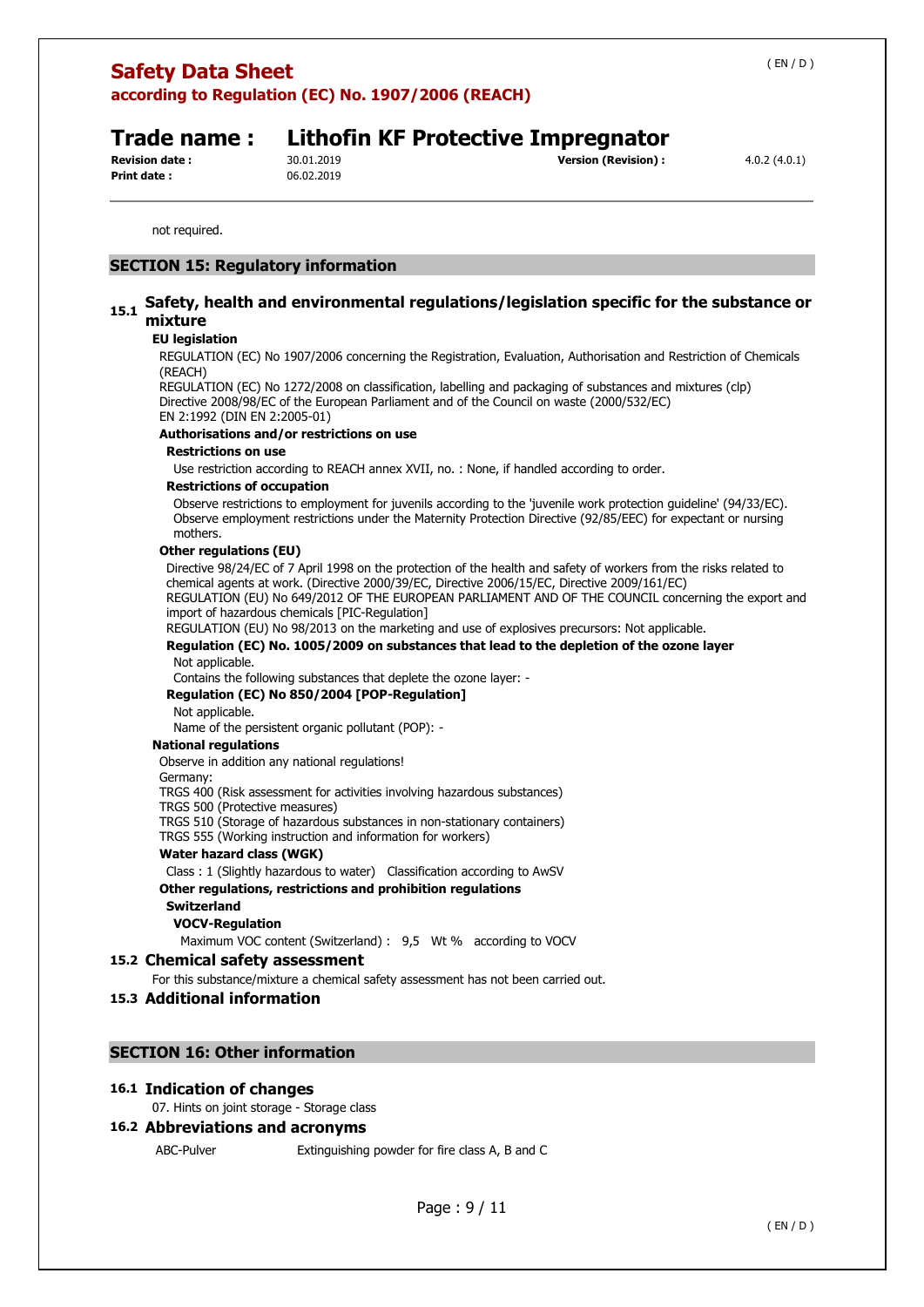# **Safety Data Sheet**

**according to Regulation (EC) No. 1907/2006 (REACH)** 

# **Trade name : Lithofin KF Protective Impregnator**<br>Revision date : 30.01.2019<br>Version (Revision) : **Revision date : 19.2.2019 Version (Revision) :** 4.0.2 (4.0.1)<br>06.02.2019

**Print date :** 

| <b>ADR</b><br>European Agreement concerning the International Carriage of Dangerous Goods by Road<br><b>AVV</b><br>Abfallverzeichnis-Verordnung (Waste Regulation)<br>Ordinance on facilities for the handling of substances hazardous to water<br>AWSV<br><b>BGR</b><br>BG rules and regulations<br>circa<br>ca.<br>CAS<br><b>Chemical Abstract Service</b><br><b>CLP</b><br>classification, labelling and packaging<br><b>CMR</b><br>Carcinogen, mutagen or toxic for reproduction<br>DIN<br>German Institute for Standardization<br><b>DNEL</b><br>Derived No-Effect Level<br>EAK/EWC/EAC/CWR/CER European Waste Catalogue<br>EC50 / CE50<br><b>Effective Concentration 50%</b><br>EG / EC / CE<br>European Community<br>European Standard<br>EN<br><b>EUH</b><br>supplemental hazard statement of the european union<br>GefStoffV<br>Gefahrstoffverordnung (Hazardous Substances Ordinance)<br>GHS / SGH<br>Globally Harmonised System<br>H-Sätze<br>hazard statements<br>IATA-DGR<br>International Air Transport Association-Dangerous Goods Regulations |
|---------------------------------------------------------------------------------------------------------------------------------------------------------------------------------------------------------------------------------------------------------------------------------------------------------------------------------------------------------------------------------------------------------------------------------------------------------------------------------------------------------------------------------------------------------------------------------------------------------------------------------------------------------------------------------------------------------------------------------------------------------------------------------------------------------------------------------------------------------------------------------------------------------------------------------------------------------------------------------------------------------------------------------------------------------------|
|                                                                                                                                                                                                                                                                                                                                                                                                                                                                                                                                                                                                                                                                                                                                                                                                                                                                                                                                                                                                                                                               |
|                                                                                                                                                                                                                                                                                                                                                                                                                                                                                                                                                                                                                                                                                                                                                                                                                                                                                                                                                                                                                                                               |
|                                                                                                                                                                                                                                                                                                                                                                                                                                                                                                                                                                                                                                                                                                                                                                                                                                                                                                                                                                                                                                                               |
|                                                                                                                                                                                                                                                                                                                                                                                                                                                                                                                                                                                                                                                                                                                                                                                                                                                                                                                                                                                                                                                               |
|                                                                                                                                                                                                                                                                                                                                                                                                                                                                                                                                                                                                                                                                                                                                                                                                                                                                                                                                                                                                                                                               |
|                                                                                                                                                                                                                                                                                                                                                                                                                                                                                                                                                                                                                                                                                                                                                                                                                                                                                                                                                                                                                                                               |
|                                                                                                                                                                                                                                                                                                                                                                                                                                                                                                                                                                                                                                                                                                                                                                                                                                                                                                                                                                                                                                                               |
|                                                                                                                                                                                                                                                                                                                                                                                                                                                                                                                                                                                                                                                                                                                                                                                                                                                                                                                                                                                                                                                               |
|                                                                                                                                                                                                                                                                                                                                                                                                                                                                                                                                                                                                                                                                                                                                                                                                                                                                                                                                                                                                                                                               |
|                                                                                                                                                                                                                                                                                                                                                                                                                                                                                                                                                                                                                                                                                                                                                                                                                                                                                                                                                                                                                                                               |
|                                                                                                                                                                                                                                                                                                                                                                                                                                                                                                                                                                                                                                                                                                                                                                                                                                                                                                                                                                                                                                                               |
|                                                                                                                                                                                                                                                                                                                                                                                                                                                                                                                                                                                                                                                                                                                                                                                                                                                                                                                                                                                                                                                               |
|                                                                                                                                                                                                                                                                                                                                                                                                                                                                                                                                                                                                                                                                                                                                                                                                                                                                                                                                                                                                                                                               |
|                                                                                                                                                                                                                                                                                                                                                                                                                                                                                                                                                                                                                                                                                                                                                                                                                                                                                                                                                                                                                                                               |
|                                                                                                                                                                                                                                                                                                                                                                                                                                                                                                                                                                                                                                                                                                                                                                                                                                                                                                                                                                                                                                                               |
|                                                                                                                                                                                                                                                                                                                                                                                                                                                                                                                                                                                                                                                                                                                                                                                                                                                                                                                                                                                                                                                               |
|                                                                                                                                                                                                                                                                                                                                                                                                                                                                                                                                                                                                                                                                                                                                                                                                                                                                                                                                                                                                                                                               |
|                                                                                                                                                                                                                                                                                                                                                                                                                                                                                                                                                                                                                                                                                                                                                                                                                                                                                                                                                                                                                                                               |
|                                                                                                                                                                                                                                                                                                                                                                                                                                                                                                                                                                                                                                                                                                                                                                                                                                                                                                                                                                                                                                                               |
| International Code for the Construction and Equipment of Ships carrying Dangerous<br>IBC-Code<br>Chemicals in Bulk                                                                                                                                                                                                                                                                                                                                                                                                                                                                                                                                                                                                                                                                                                                                                                                                                                                                                                                                            |
| ICAO-TI<br>International Civil Aviation Organization-Technical Instructions                                                                                                                                                                                                                                                                                                                                                                                                                                                                                                                                                                                                                                                                                                                                                                                                                                                                                                                                                                                   |
| IMDG-Code<br>International Maritime Dangerous Goods Code                                                                                                                                                                                                                                                                                                                                                                                                                                                                                                                                                                                                                                                                                                                                                                                                                                                                                                                                                                                                      |
| ISO<br>International Organization for Standardization                                                                                                                                                                                                                                                                                                                                                                                                                                                                                                                                                                                                                                                                                                                                                                                                                                                                                                                                                                                                         |
| Lethal Concentration 50%<br>LC50 / CL50                                                                                                                                                                                                                                                                                                                                                                                                                                                                                                                                                                                                                                                                                                                                                                                                                                                                                                                                                                                                                       |
| LD50 / DL50<br>Lethal Dose 50%                                                                                                                                                                                                                                                                                                                                                                                                                                                                                                                                                                                                                                                                                                                                                                                                                                                                                                                                                                                                                                |
| log P O/W<br>Partition coefficient n-octanol/water                                                                                                                                                                                                                                                                                                                                                                                                                                                                                                                                                                                                                                                                                                                                                                                                                                                                                                                                                                                                            |
| <b>MARPOL</b><br>International Convention for the Prevention of Pollution from Ships (marine pollution)                                                                                                                                                                                                                                                                                                                                                                                                                                                                                                                                                                                                                                                                                                                                                                                                                                                                                                                                                       |
| No observed adverse effect level<br>NOAEL (DSET)                                                                                                                                                                                                                                                                                                                                                                                                                                                                                                                                                                                                                                                                                                                                                                                                                                                                                                                                                                                                              |
| No observed effect concentration<br>NOEC (CSEO)                                                                                                                                                                                                                                                                                                                                                                                                                                                                                                                                                                                                                                                                                                                                                                                                                                                                                                                                                                                                               |
| Number<br>Nr.                                                                                                                                                                                                                                                                                                                                                                                                                                                                                                                                                                                                                                                                                                                                                                                                                                                                                                                                                                                                                                                 |
| OECD<br>Organisation for Economic Co-operation and Development                                                                                                                                                                                                                                                                                                                                                                                                                                                                                                                                                                                                                                                                                                                                                                                                                                                                                                                                                                                                |
| <b>PBT</b><br>persistent, bioaccumulative and toxic                                                                                                                                                                                                                                                                                                                                                                                                                                                                                                                                                                                                                                                                                                                                                                                                                                                                                                                                                                                                           |
| Potentia hydrogenii<br>рH                                                                                                                                                                                                                                                                                                                                                                                                                                                                                                                                                                                                                                                                                                                                                                                                                                                                                                                                                                                                                                     |
| prior informed consent<br>PIC                                                                                                                                                                                                                                                                                                                                                                                                                                                                                                                                                                                                                                                                                                                                                                                                                                                                                                                                                                                                                                 |
| Predicted No-Effect Concentration<br><b>PNEC</b>                                                                                                                                                                                                                                                                                                                                                                                                                                                                                                                                                                                                                                                                                                                                                                                                                                                                                                                                                                                                              |
| <b>POP</b><br>Persistent organic pollutants                                                                                                                                                                                                                                                                                                                                                                                                                                                                                                                                                                                                                                                                                                                                                                                                                                                                                                                                                                                                                   |
| P-Sätze<br>precautionary statements                                                                                                                                                                                                                                                                                                                                                                                                                                                                                                                                                                                                                                                                                                                                                                                                                                                                                                                                                                                                                           |
| <b>REACH</b><br>Registration, Evaluation, Authorisation and Restriction of Chemicals                                                                                                                                                                                                                                                                                                                                                                                                                                                                                                                                                                                                                                                                                                                                                                                                                                                                                                                                                                          |
| <b>RID</b><br>International Carriage of Dangerous Goods by Rail                                                                                                                                                                                                                                                                                                                                                                                                                                                                                                                                                                                                                                                                                                                                                                                                                                                                                                                                                                                               |
| short-term exposure limit<br>STEL / LECT                                                                                                                                                                                                                                                                                                                                                                                                                                                                                                                                                                                                                                                                                                                                                                                                                                                                                                                                                                                                                      |
| <b>TRGS</b><br>Technische Regeln für Gefahrstoffe (Technical Rules for Hazardous Substances)                                                                                                                                                                                                                                                                                                                                                                                                                                                                                                                                                                                                                                                                                                                                                                                                                                                                                                                                                                  |
| TWA / MPT<br>time-weighted average                                                                                                                                                                                                                                                                                                                                                                                                                                                                                                                                                                                                                                                                                                                                                                                                                                                                                                                                                                                                                            |
| <b>United Nations</b><br>UN/ONU                                                                                                                                                                                                                                                                                                                                                                                                                                                                                                                                                                                                                                                                                                                                                                                                                                                                                                                                                                                                                               |
| VOC/COV/VOS/LZO<br>Volatile Organic Compound                                                                                                                                                                                                                                                                                                                                                                                                                                                                                                                                                                                                                                                                                                                                                                                                                                                                                                                                                                                                                  |
| <b>VOCV</b><br>Ordinance on the Incentive Tax on Volatile Organic Compounds (SR 814.018)                                                                                                                                                                                                                                                                                                                                                                                                                                                                                                                                                                                                                                                                                                                                                                                                                                                                                                                                                                      |
| vPvB<br>very persistent and very bioaccumulative                                                                                                                                                                                                                                                                                                                                                                                                                                                                                                                                                                                                                                                                                                                                                                                                                                                                                                                                                                                                              |